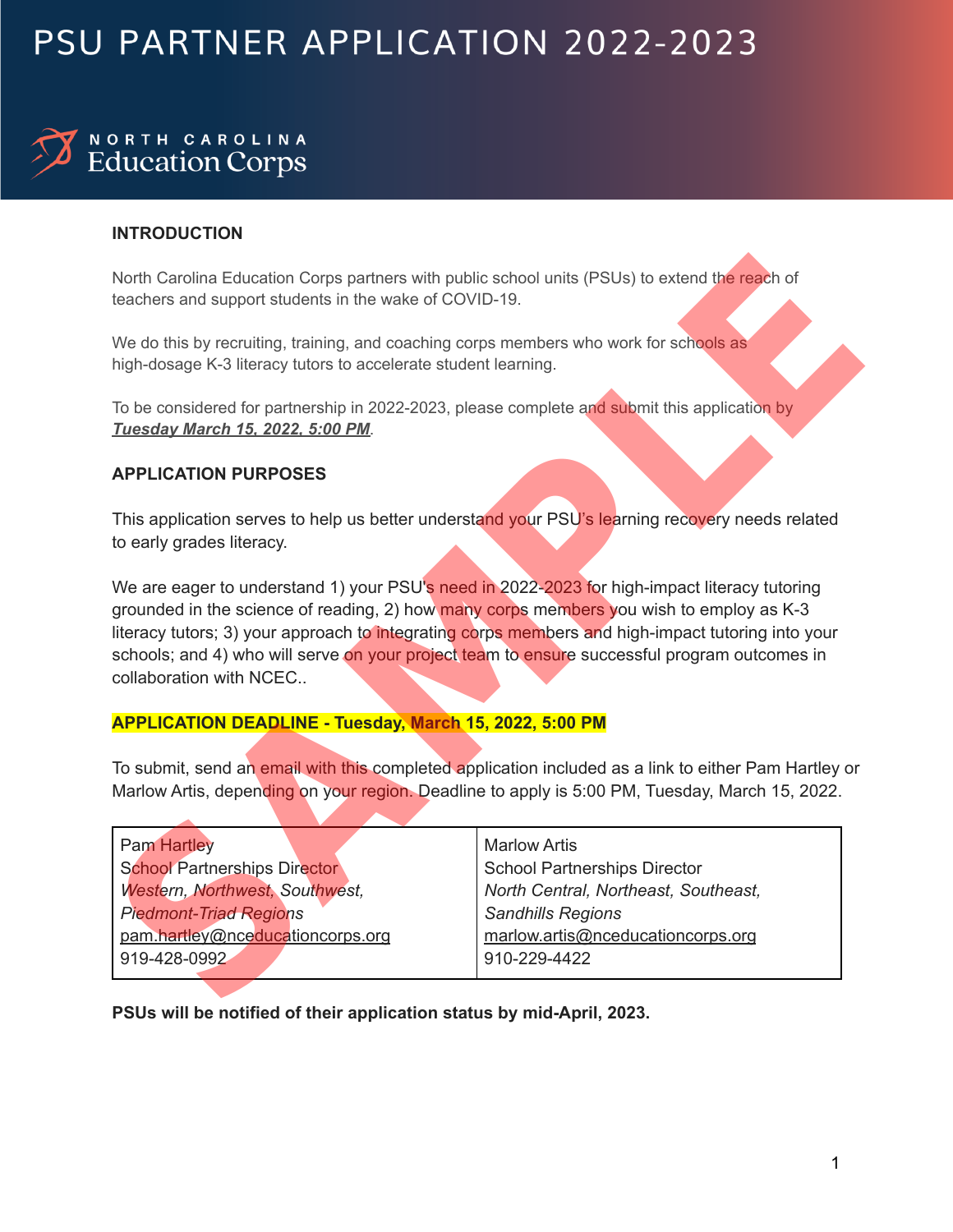## PSU PARTNER APPLICATION 2022-2023 **CONTACT INFORMATION**

NORTH CAROLINA<br>Education Corps

## **Contact Information**

| <b>Contact Information</b>                     |  |
|------------------------------------------------|--|
| PSU Name (District or Charter School):         |  |
|                                                |  |
| Superintendent:                                |  |
| Name:                                          |  |
| Email:                                         |  |
| Phone:                                         |  |
| <b>Administrative Assistant Name:</b>          |  |
| Email:                                         |  |
| Phone:                                         |  |
| Person submitting application:                 |  |
| Name:                                          |  |
| Position:                                      |  |
| Email:                                         |  |
| Phone (office):                                |  |
| Phone (mobile):                                |  |
|                                                |  |
|                                                |  |
| Program Lead (if different from person above): |  |
| Name:                                          |  |
| Position:                                      |  |
| Email:                                         |  |
| Phone (office):                                |  |
| Phone (mobile):                                |  |

## **Program Lead** (if different from person above):

| Name:           |  |
|-----------------|--|
| Position:       |  |
| Email:          |  |
| Phone (office): |  |
| Phone (mobile): |  |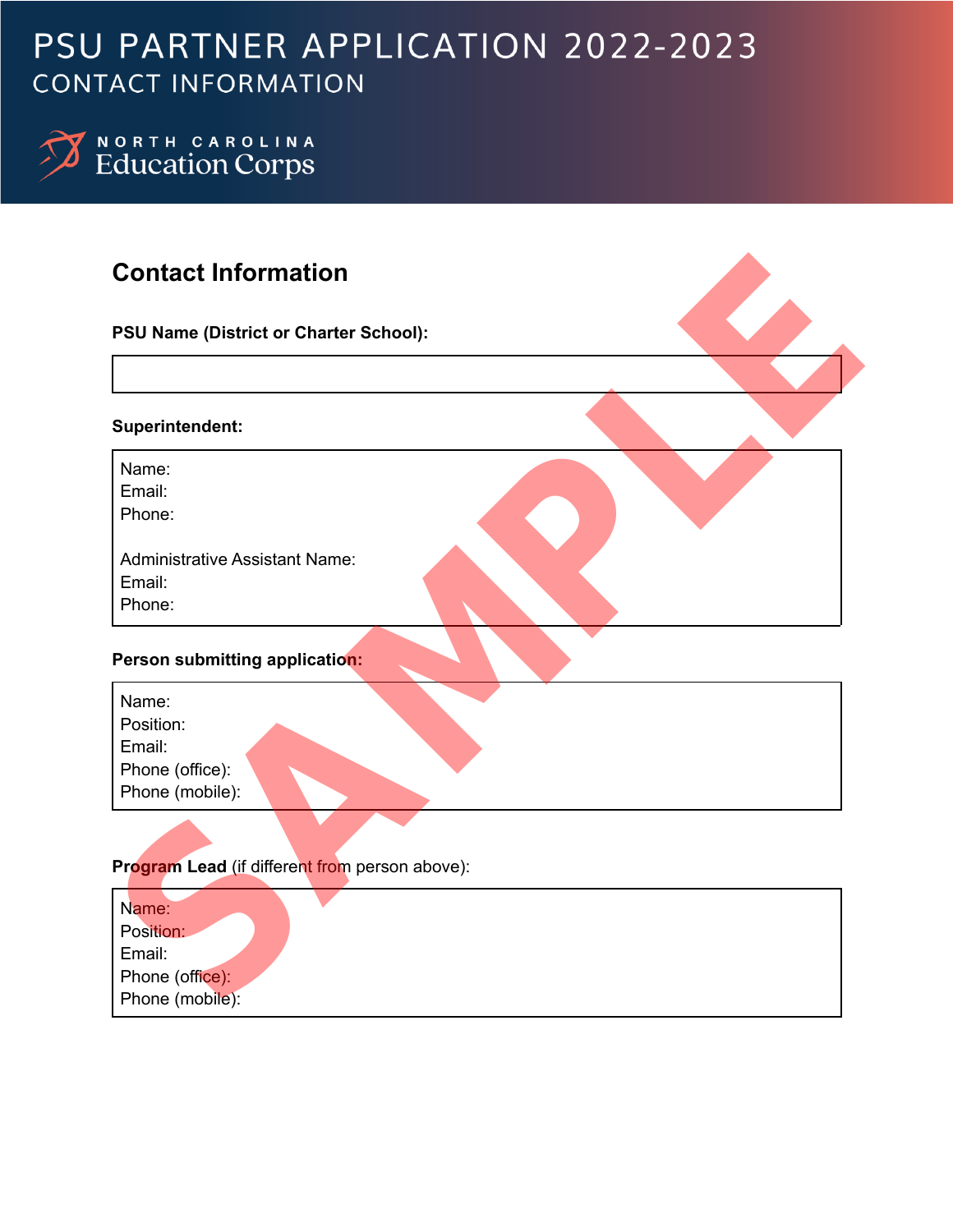## PSU PARTNER APPLICATION 2022-2023 **PSU NEEDS**

## NORTH CAROLINA **Education Corps**

## **PSU Needs**

*Across your PSU, what specific needs already exist in regards to K-3 early literacy? How do you envision high-impact literacy tutoring fitting into your schools?*

## **Strategic priorities**

Partnering with NCEC to provide high-impact literacy tutoring with K-3 students helps our PSU meet the following strategic priorities:

-------------------------------------------------------------------------------------------------------------------------------

High-impact literacy tutoring is aligned with these existing initiatives in our elementary schools:

## **Student needs**

The following recent PSU data identifies the need for high-impact tutoring as a targeted literacy intervention for our K-3 students (for example: hyperlink mClass, EOG 3rd Grade Reading, and/or EVAAS reports) **PSCU Needs**<br>
Across your PSU, what specific needs already exist in regards to K-3 early literacy? How do you<br>
envision high-impact literacy tutoring fitting into your schools?<br>
Strategic priorities<br>
Plant-impact literacy



The following literacy curricula are used in K-3 across the PSU:

| Core: | Intervention: |
|-------|---------------|
|       |               |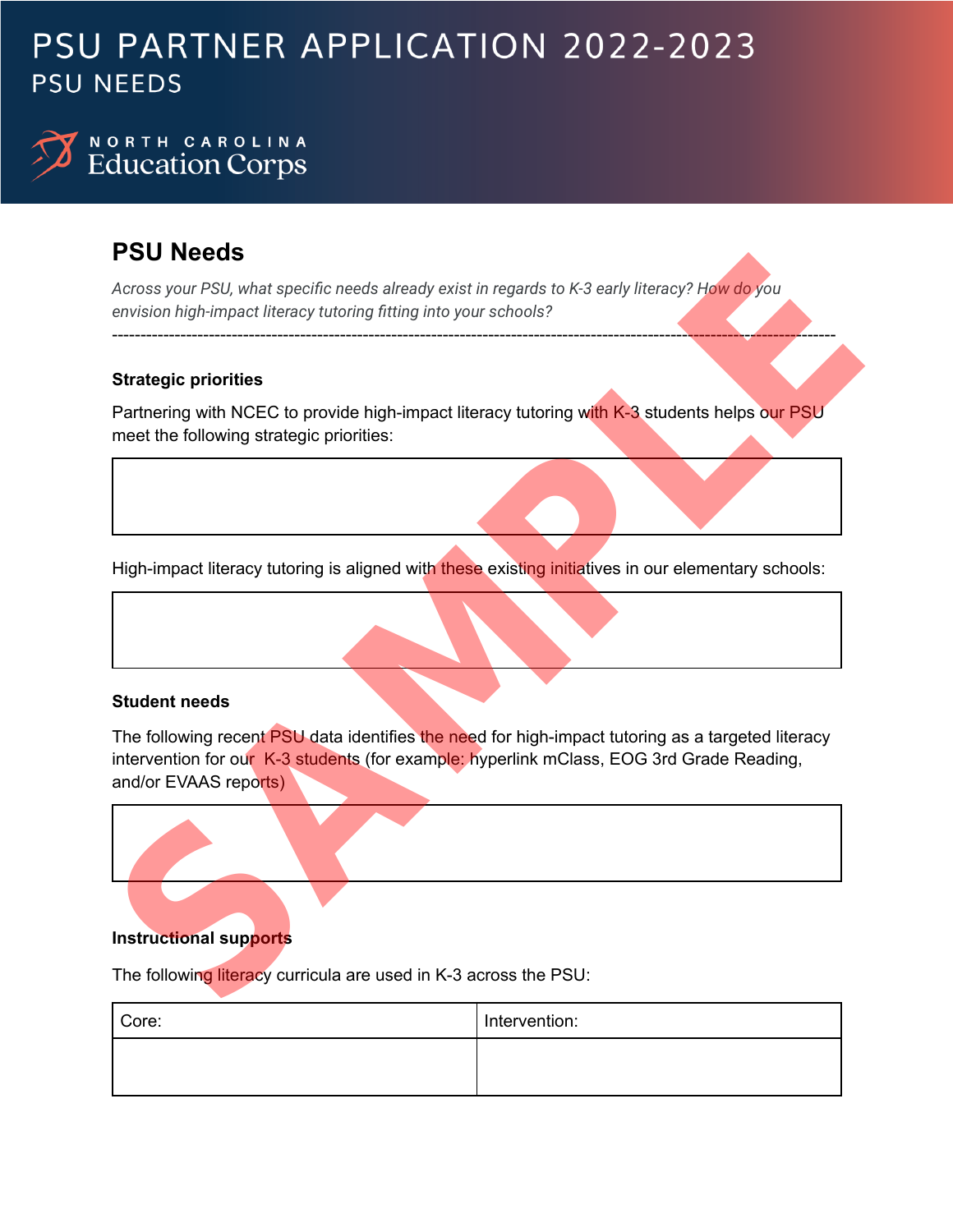Curricula are (check all that apply):

- $\Box$  Aligned with science of reading
- $\Box$  Adopted districtwide
- $\Box$  Targeted to phonological awareness and phonics
- $\Box$  Supported with teacher training

Teachers are engaged in LETRS professional development as part of the following statewide cohort:

- $\Box$  Cohort 1
- $\Box$  Cohort 2
- $\Box$  Cohort 3

The following positions provide K-3 students with supplemental support in literacy, in each school or across schools: (for example: instructional coach, reading specialist, etc.) These positions will work closely with corps members.

Students will receive supplemental support from corps members during the following times (at least 3 sessions a week, 30 minutes a session, 1 to 3 students in a group):

- $\Box$  Dedicated extension/intervention block each day
- **Push in, during small-group literacy block**
- **Pull-out, not during core instruction**
- $\Box$  Other:

## **PSU Needs - Questions and Additional Responses**

Please use this box to ask us any additional questions you may have or to provide more detailed responses to previous questions. We will discuss these with you in a follow-up phone call.

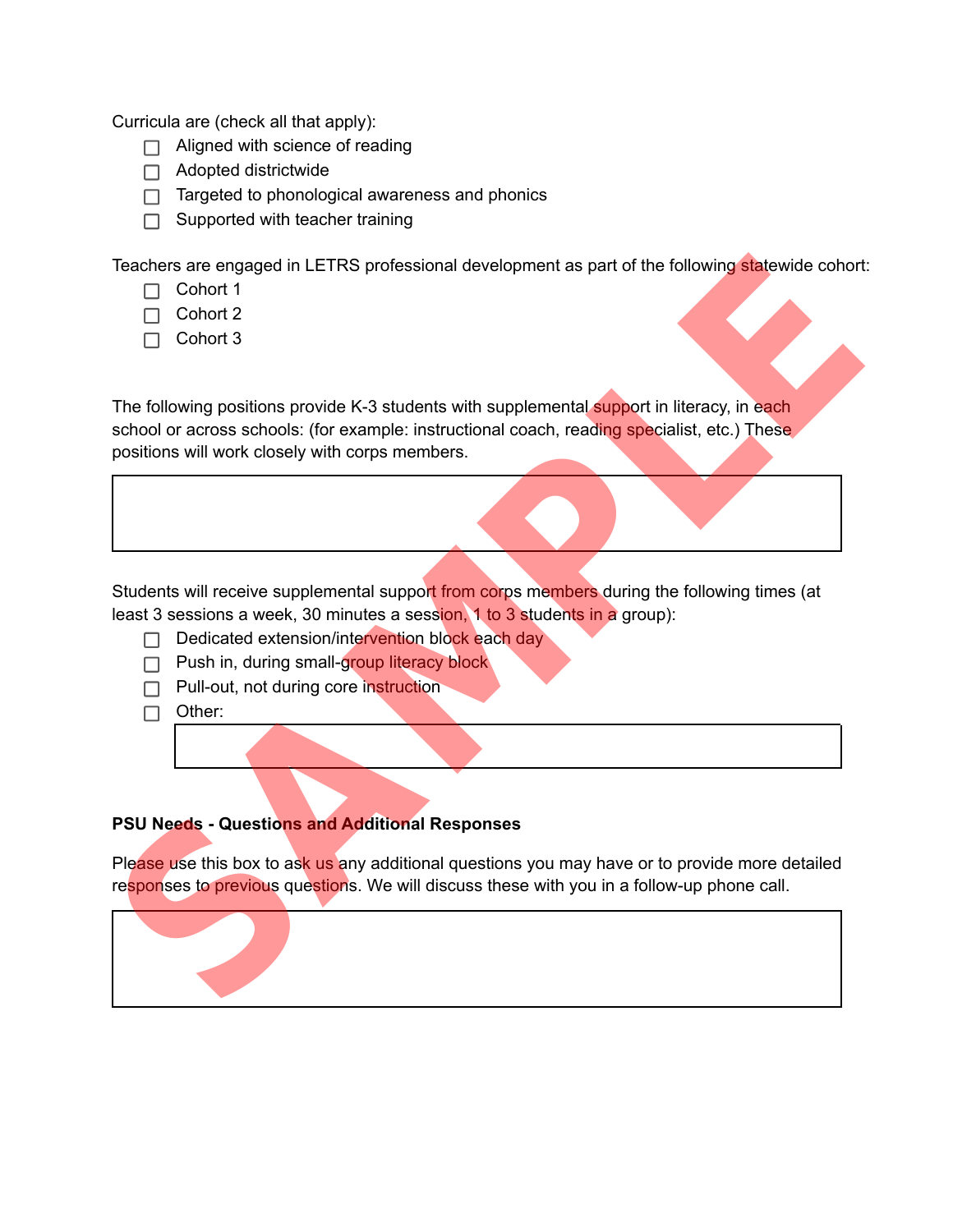## PSU PARTNER APPLICATION 2022-2023 **CORPS MEMBER PLAN**



## **Corps Member Plan**

### **PSU elementary schools**

| <b>Corps Member Plan</b><br>Given your student data, how many corps members do you need to hire and how do you intend<br>to allocate them to targeted elementary schools? Placing multiple corps members at each<br>school enables cohort collaboration and peer learning and maximizes the number of students<br>receiving support. |                                                                                                                                                                                                               |  |  |  |
|--------------------------------------------------------------------------------------------------------------------------------------------------------------------------------------------------------------------------------------------------------------------------------------------------------------------------------------|---------------------------------------------------------------------------------------------------------------------------------------------------------------------------------------------------------------|--|--|--|
| <b>PSU elementary schools</b>                                                                                                                                                                                                                                                                                                        |                                                                                                                                                                                                               |  |  |  |
| Total number of elementary schools in the PSU, including Title I                                                                                                                                                                                                                                                                     |                                                                                                                                                                                                               |  |  |  |
|                                                                                                                                                                                                                                                                                                                                      |                                                                                                                                                                                                               |  |  |  |
| Number of Title I elementary schools in the PSU                                                                                                                                                                                                                                                                                      |                                                                                                                                                                                                               |  |  |  |
|                                                                                                                                                                                                                                                                                                                                      |                                                                                                                                                                                                               |  |  |  |
| to meet K-3 students' needs for accelerated learning in literacy. Placing 2-5+ corps members<br>per school will maximize impact. Please add more rows as needed.                                                                                                                                                                     | Elementary schools that will participate in the program, including # of corps members per school                                                                                                              |  |  |  |
| Elementary school (list all below)                                                                                                                                                                                                                                                                                                   | # of corps members needed (per school)*<br>*On average, a school with three corps members can<br>provide tutoring to 54 students during the week, with<br>students cycling into tutoring throughout the year. |  |  |  |
|                                                                                                                                                                                                                                                                                                                                      |                                                                                                                                                                                                               |  |  |  |
|                                                                                                                                                                                                                                                                                                                                      |                                                                                                                                                                                                               |  |  |  |
|                                                                                                                                                                                                                                                                                                                                      |                                                                                                                                                                                                               |  |  |  |
|                                                                                                                                                                                                                                                                                                                                      |                                                                                                                                                                                                               |  |  |  |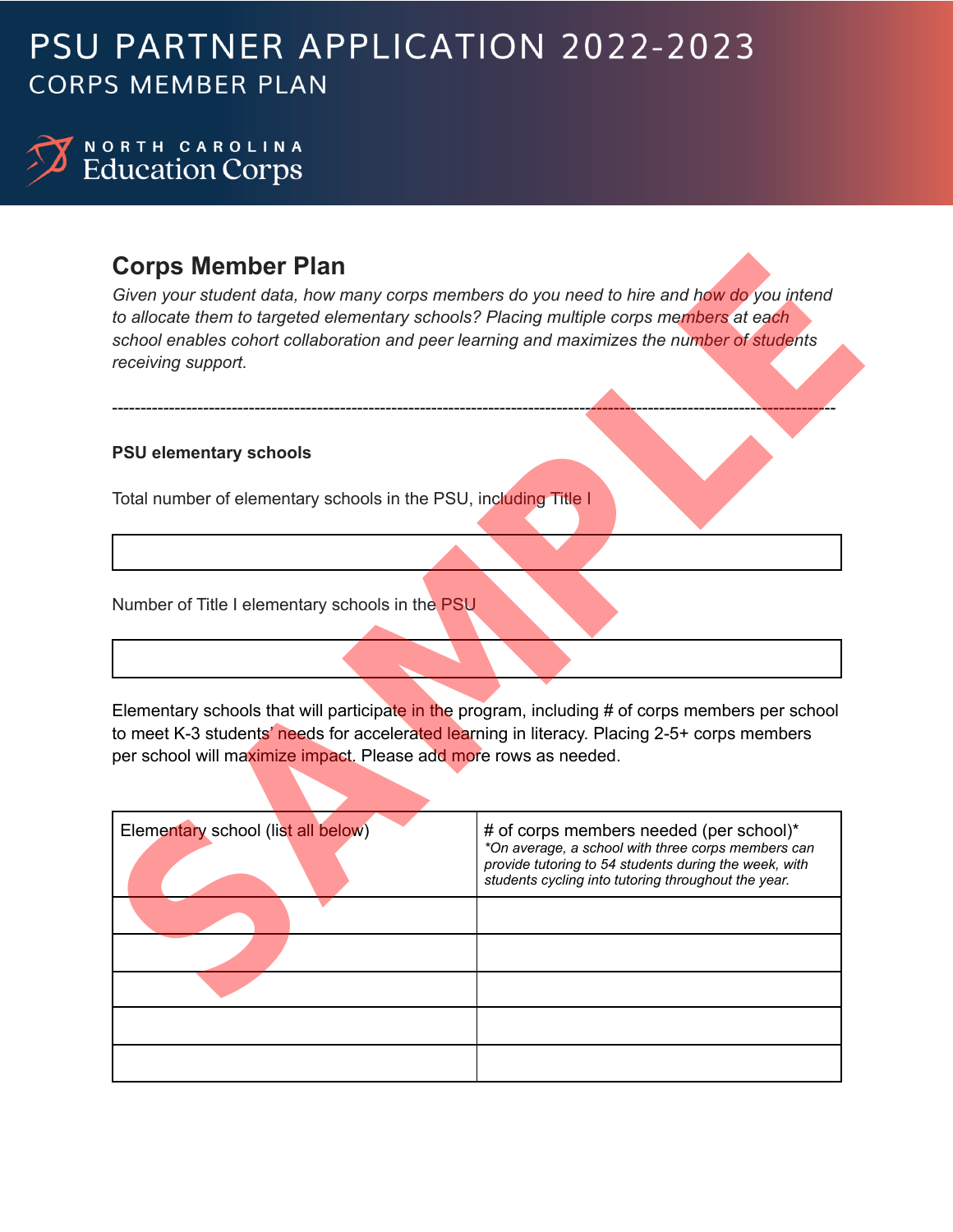#### **Total # of corps members needed**

#### **Part-time or full-time status**

In 2021-2022, PSUs found that a mix of Part Time A and B hours attracted both college students (Part-time A) and older adults (Part-time B).

#### Check all that apply

- $\Box$  Part-time A (10-15 hours/week)
- $\Box$  Part-time B (15-25 hours/week)
- $\Box$  Full-time with benefits
- $\Box$  Other:

#### **Anticipated needs 2023-2025**

We anticipate maintaining and/or growing high-impact literacy tutoring to meet students' needs over the next three years in the following way:

## **Corps Member Plan - Questions and Additional Responses**

Please use this box to ask us any additional questions you may have or to provide more detailed responses to previous questions. We will discuss these with you in a follow-up phone call.

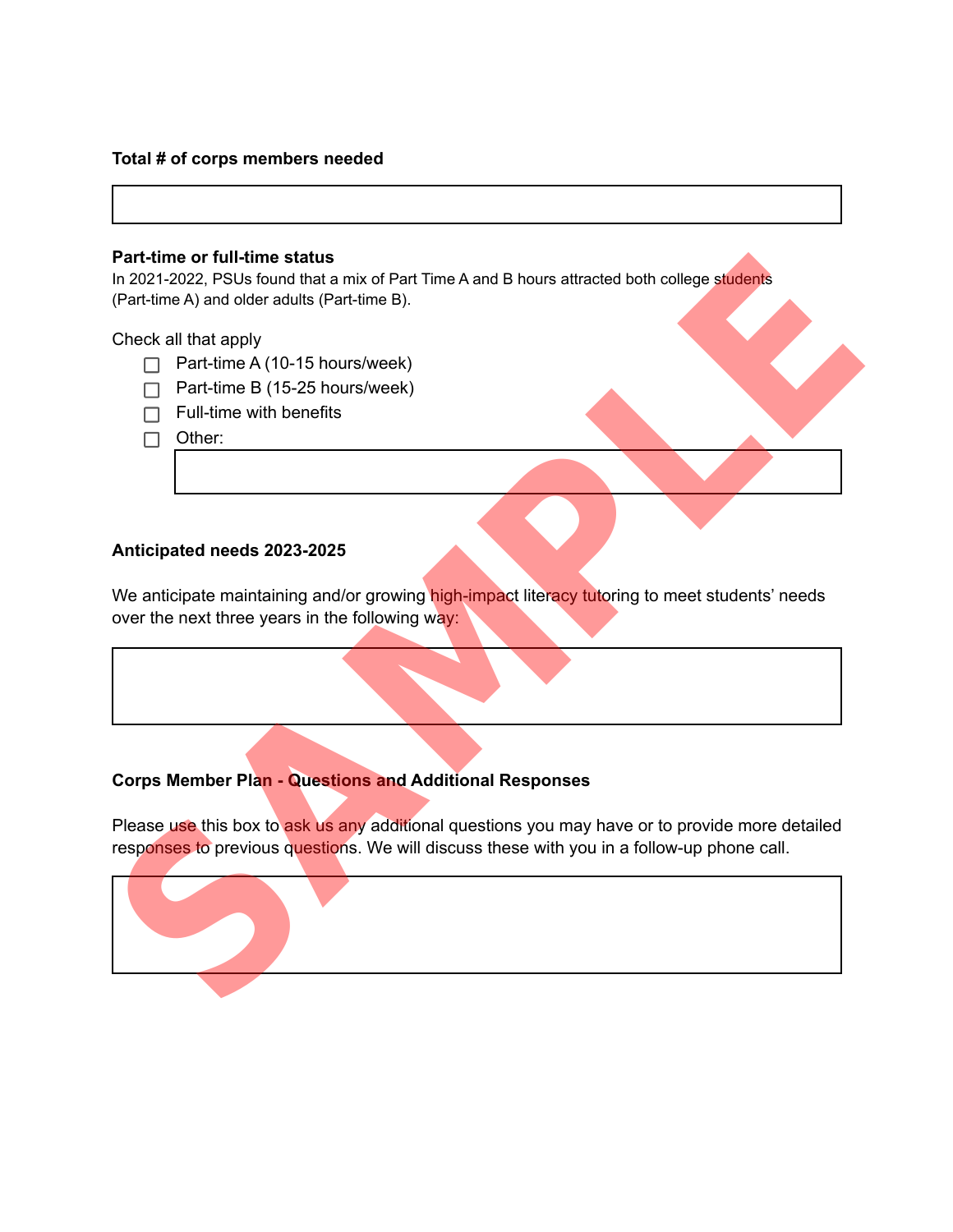## PSU PARTNER APPLICATION 2022-2023 **PSU COMMITMENTS**



NORTH CAROLINA<br>Education Corps

## **PSU Commitments**

| <b>PSU Commitments</b>                                    |                                                                                                                     |                                                                                                                                                                                                                                                                                                                                                                              |  |
|-----------------------------------------------------------|---------------------------------------------------------------------------------------------------------------------|------------------------------------------------------------------------------------------------------------------------------------------------------------------------------------------------------------------------------------------------------------------------------------------------------------------------------------------------------------------------------|--|
|                                                           | coordination, student progress monitoring, and supervision.                                                         | The NCEC-PSU partnership works best with a mutual commitment of time and resources.<br>NCEC provides a team of professionals dedicated to providing your PSU with planning support,<br>corps member recruitment, and corps member training and coaching. PSU's employ corps<br>members and support their hires with localized curriculum training, and with ongoing tutoring |  |
| collaboration.                                            |                                                                                                                     | Please help us understand your ability to commit time, talent, and funds to ensure a successful                                                                                                                                                                                                                                                                              |  |
| <b>Project Team</b>                                       |                                                                                                                     |                                                                                                                                                                                                                                                                                                                                                                              |  |
| Position                                                  | Project role                                                                                                        | <b>Individual</b>                                                                                                                                                                                                                                                                                                                                                            |  |
| Superintendent's<br>designee (if different<br>from below) | Strategic alignment and key<br>decision-making                                                                      | Name:<br>Position:<br>Email:<br>Phone:                                                                                                                                                                                                                                                                                                                                       |  |
| Project lead                                              | <b>Coordination with NCEC</b><br>and across schools,<br>academics focus                                             | Name:<br>Position:<br>Email:<br>Phone:                                                                                                                                                                                                                                                                                                                                       |  |
| Curriculum and<br>Instruction                             | <b>Oversight of literacy</b><br>interventions and student<br>outcomes, corps member<br>training in local curriculum | Name:<br>Position:<br>Email:<br>Phone:                                                                                                                                                                                                                                                                                                                                       |  |
| <b>Human Resources</b>                                    | Corps member hiring on a<br>rolling basis                                                                           | Name:<br>Position:<br>Email:<br>Phone:                                                                                                                                                                                                                                                                                                                                       |  |
| <b>Communications</b>                                     | PR to raise awareness,<br>recruit corps members, and<br>share impact                                                | Name:<br>Position:<br>Email:<br>Phone:                                                                                                                                                                                                                                                                                                                                       |  |

## **Project Team**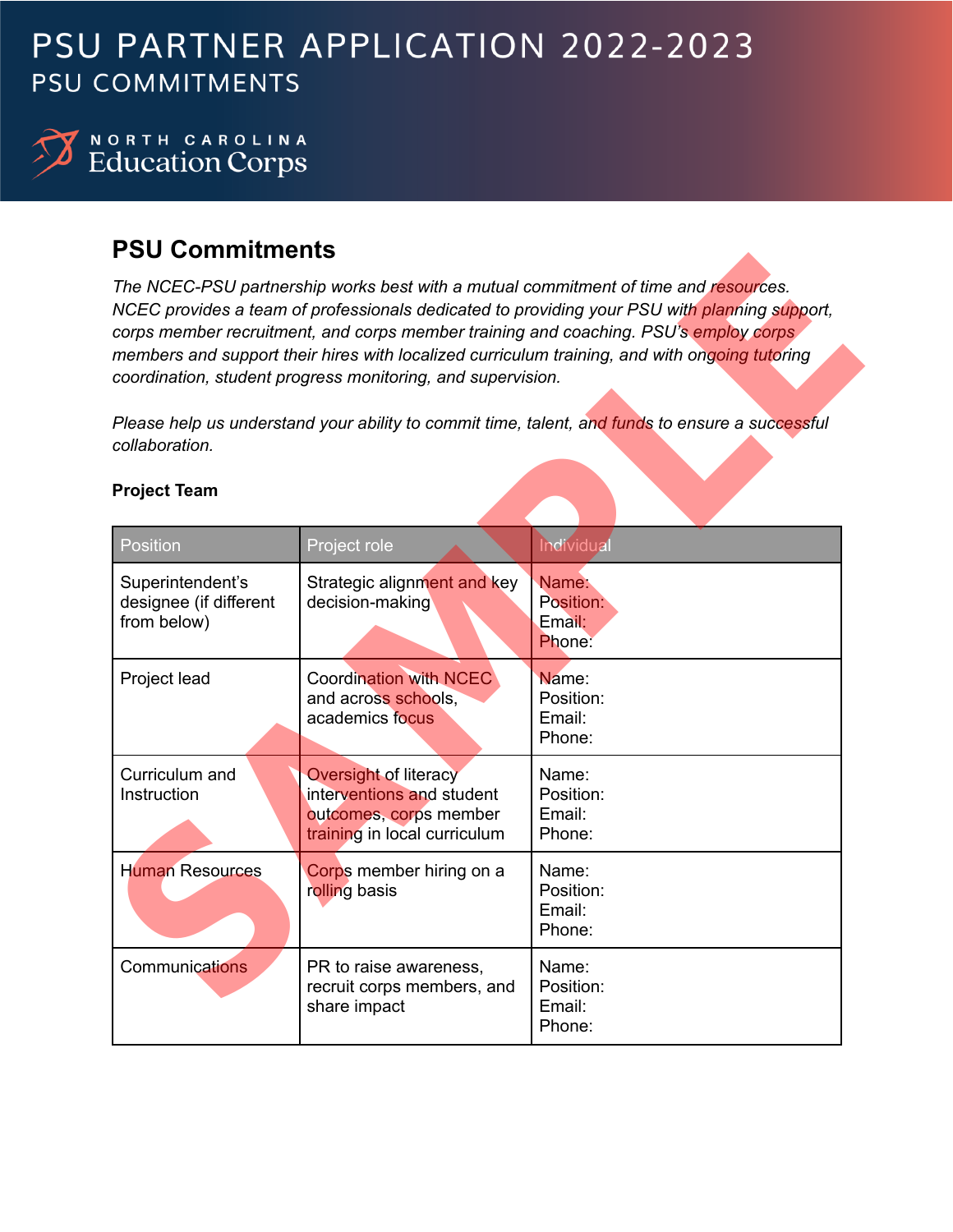### **Funding**

As public school employees, corps members earn a minimum hourly wage of \$15/hour. PSUs typically set a sliding scale paying more for certified personnel.

We intend to pay corps members the following range of hourly wages:

Funding sources for corps member employment (check all that apply):  $\Box$  ESSER II  $\Box$  ESSER III  $\Box$  Federal Title funds  $\Box$  Other: Funding sources for corps member employment (check all that apply):<br>
Funding sources for corps member employment (check all that apply):<br>

<del>E SSER II</del><br> **E SSER II**<br>
Section. We will address them during a follow-up cursti

## **PSU Commitments - Questions and Additional Responses**

Please use this box to share any follow-up questions or to expand on your responses in this section. We will address them during a follow-up call with you.